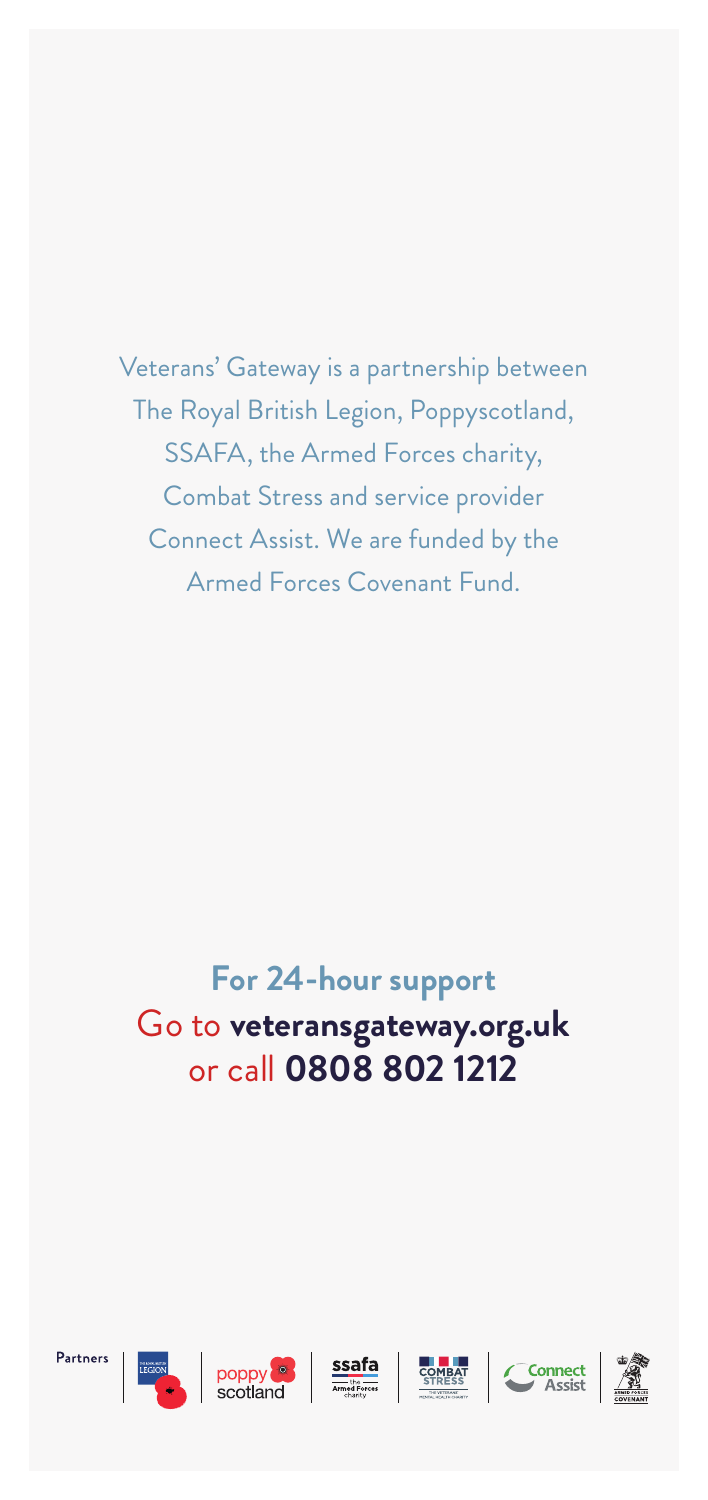

## **EX-SERVICE AND STRUGGLING WITH CIVVY STREET?**



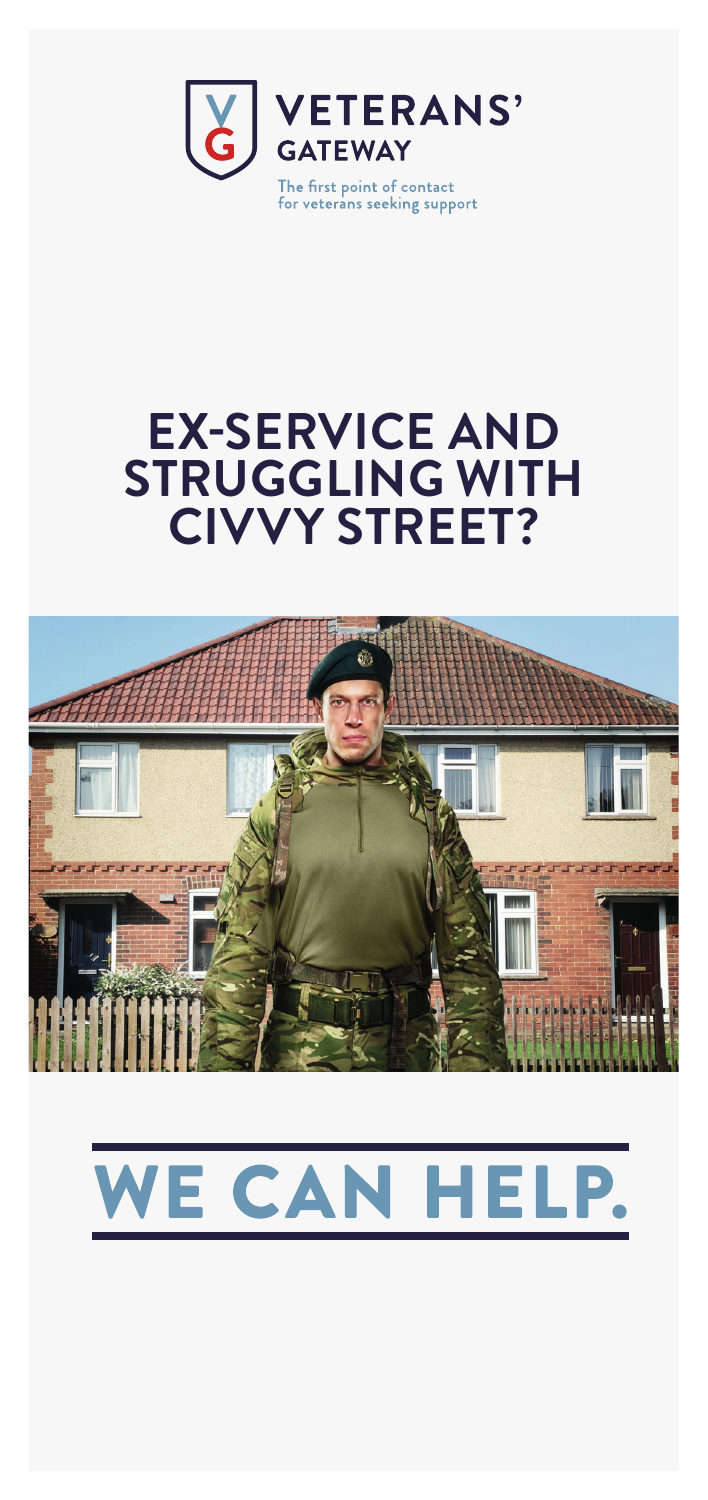## **WHAT IS VETERANS' GATEWAY?**

Veterans' Gateway is for any ex-service personnel and their families looking for advice or support – whatever they're dealing with.

We provide the first point of contact to a network of military and non-military partner organisations to help you find exactly what you need, when you need it - whether you're in the UK or overseas.

We cover seven key areas:

- Housing
- Employment
- Finances
- Living independently
- Mental wellbeing
- Physical health
- Family and communities
- **46 After I had done my duty**<br>and served my country I w<br>disappointed that there wa **and served my country I was disappointed that there was no duty to provide the support services I needed. Veterans' Gateway will make it easier for veterans to find**  make it easier for veterans<br>the support they need. **99** Gareth Jones, 49